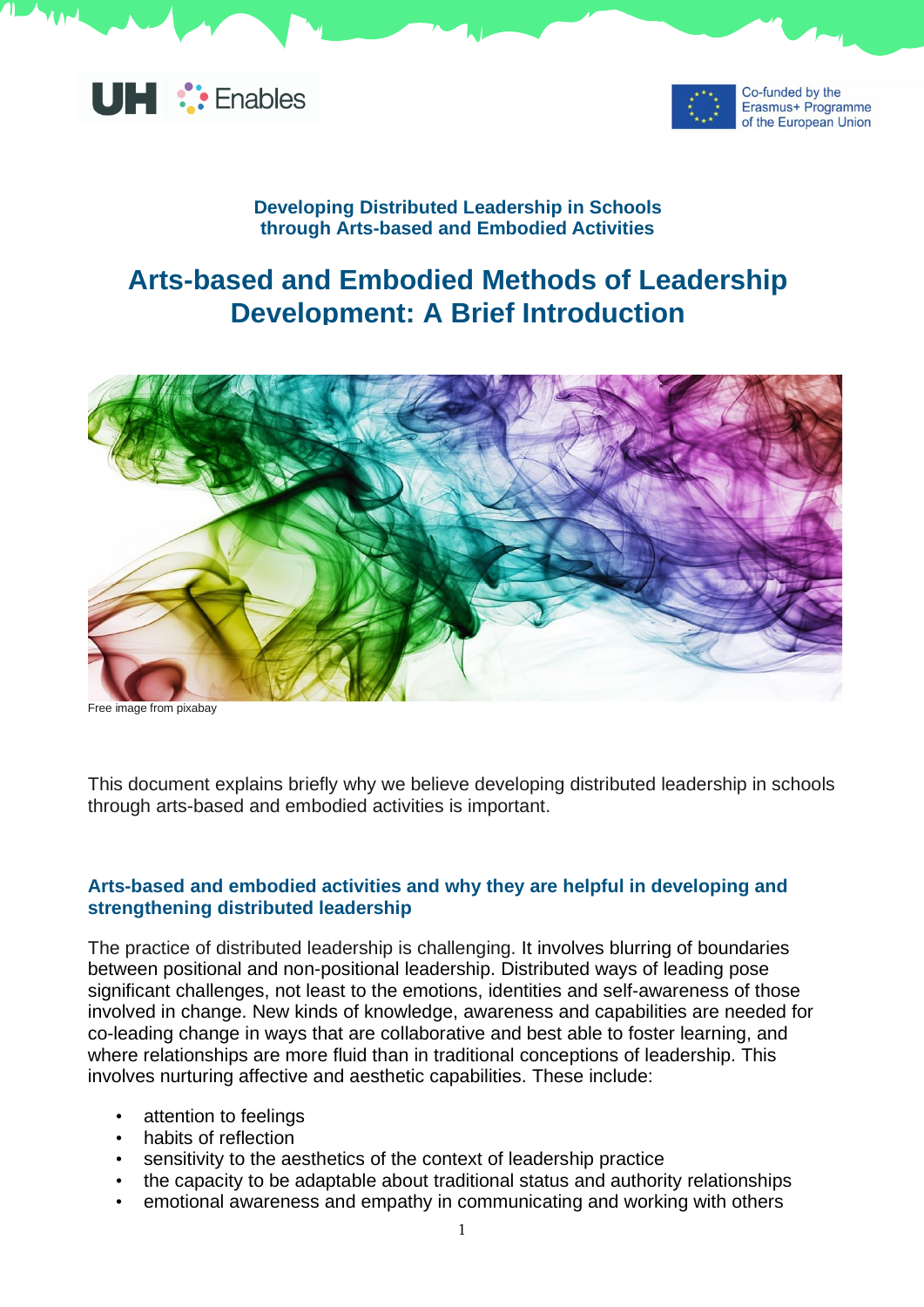- ethical sensitivities
- openness to the creative possibilities of reflecting on both feelings and thinking, both heart and mind
- willingness to try out new ideas and practices that emerge from reflection and enhanced awareness.

All of this requires new ways of developing leadership.

Traditional leadership development, which concentrates on cognitive capabilities, is inadequate. By itself, it is unable to nurture the affective aesthetic capabilities required and to assure that the leadership talents of all stakeholders are harnessed and developed.

To address this inadequacy, innovative approaches are needed that embrace the creative and aesthetic learning power of arts-based and embodied methods. These draw from advances in neuroscience and from what we know about taking part in arts-based activities such as performance, the creation of visual imageries and creative writing and expression.

Embodied learning is integral to these activities when used in leadership development. Neuroscience highlights the role of the body in cognition and social engagement and explores how quality of awareness is linked to certain dynamics of neural activity and is thus an embodied process.

## **Aesthetic awareness and distributed leadership**

Aesthetic awareness is a key concept in embodied learning. It involves openness to the affective and creative aspects of our selves and others, to the interrelationship of cognitive and bodily experience and to how aesthetic qualities of the self, others and the environment can enrich and foster ethical sensibilities.

Facilitated by arts-based and embodied activities and opportunities for reflection, aesthetic awareness has the potential to act as a transformational bridge between experience and learning.

Research on arts-based and embodied methods of leadership development suggests the different ways in which they enhance aesthetic awareness and capacity for distributed leadership – for example, by:

- enhancing capabilities such as relational sensitivity (including willingness to engage with and be receptive to others), skills in listening and noticing, and coping with unfamiliarity and complexity
- fostering alternative forms of learning in which planned activities of noticing and reflection are used to support analysis and critique, leading to openness to new ideas and to challenging pre-conceived ideas and accepted solutions
- contributing to self-review activities which support the articulation of authentic values and development of tailored, individual, leadership development programmes